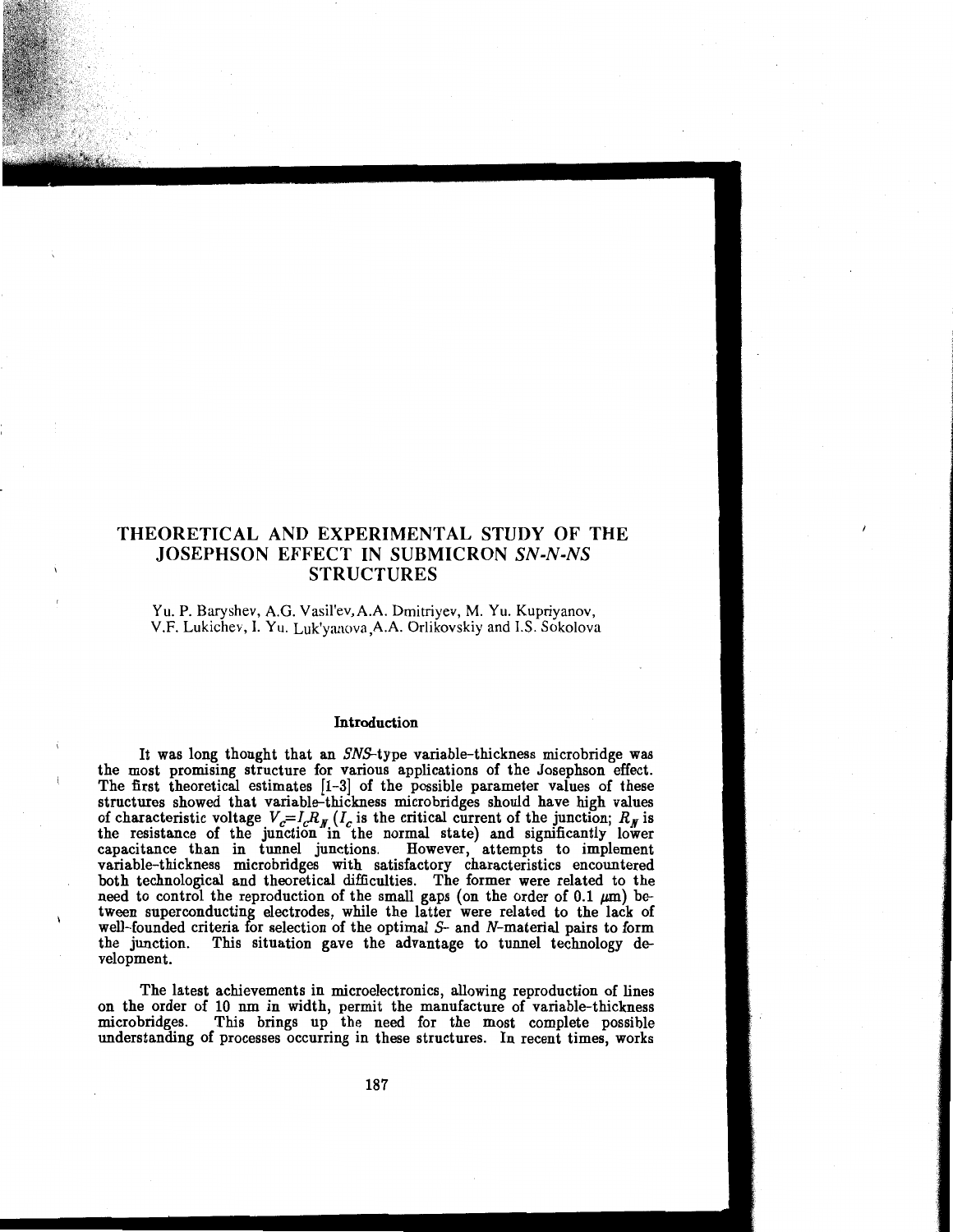have appeared (4-6] describing experimental Josephson variable-thickness microbridges with weak coupling area dimensions of less than 0.1  $\mu$ m. However, the results of these works served primarily as a demonstration of the capabilities of submicron technology, while the question of the criteria for selection of materials for electrodes and bridge jumpers yielding high values of the parameter *V<sub>c</sub>* remained open.

The results of the first experiments with variable-thickness microbridges differed significantly from the theoretical estimates [1-3] which, in our opinion, can be explained by the following factors: The unjustifiably "rigid" boundary conditions<sup>1</sup>, the use of which resulted in excessive estimates of  $V_c$  for actual structures and failure to consider the possible influence of effective electron repulsion in the bridge jumper material. We shall show below that the question of boundary conditions is directly related to the problem of selecting electrode and bridge jumper materials. We shall not consider variable-thickness microbridges of a single material due to the unacceptably high requirements thus placed on minimum weak coupling dimensions, nor vertical-type bridges, rarely manufactured by group integrated circuit technology.

In what follows we shall theoretically justify criteria for selecting materials for SN-N-NS structures, describe manufacturing technologies on the example of Nb-Al-Nb variable-thickness bridges, present their characteristics and an experimental confirmation of the correctness of the criteria found for selecting materials, and determine areas for future research.

### 1. Model of  $SN-N-NS$  Microbridge and Its Description

Figure 1 shows the geometry of the  $SN-N-NS$  microbridge, in which the superconducting *S* layer contacts the N-metal film over its entire surface, so that the microbridge electrode is an SN sandwich. It is assumed that the "dirty" limiting conditions are met in the  $S-N$ -metal junction, there are no potential barriers at the boundaries, and the critical  $N$ -metal temperature  $T_{cN}$  is equal to zero. In performing specific calculations, we ignored suppression of electrode superconductivity both by the current flowing through and by the reverse influence of the microbridge jumper on the status of the compound SN electrodes. These superconducting electrodes are considered massive, i.e., with thickness  $d_S$  exceeding the length of coherence of the superconductor  $\xi(T)$ :

$$
d_{g} > \xi(T) = (\pi/2) \xi_{g}^{\dagger} (1 - T/T_{c})^{-1/2}, \qquad \xi_{g}^{\dagger} = (D_{g}/2\pi T_{c})^{1/2}, \qquad (1)
$$

while the thickness of the normal film is rather small:

<sup>1</sup>Having in mind conditions on the Green functions  $F_{\rho}$  at the SN boundary, requiring that  $F_{\omega}$  be equal to their equilibrium values in the superconductor, which is correct if the superconducting electrodes remain in the unexcited state.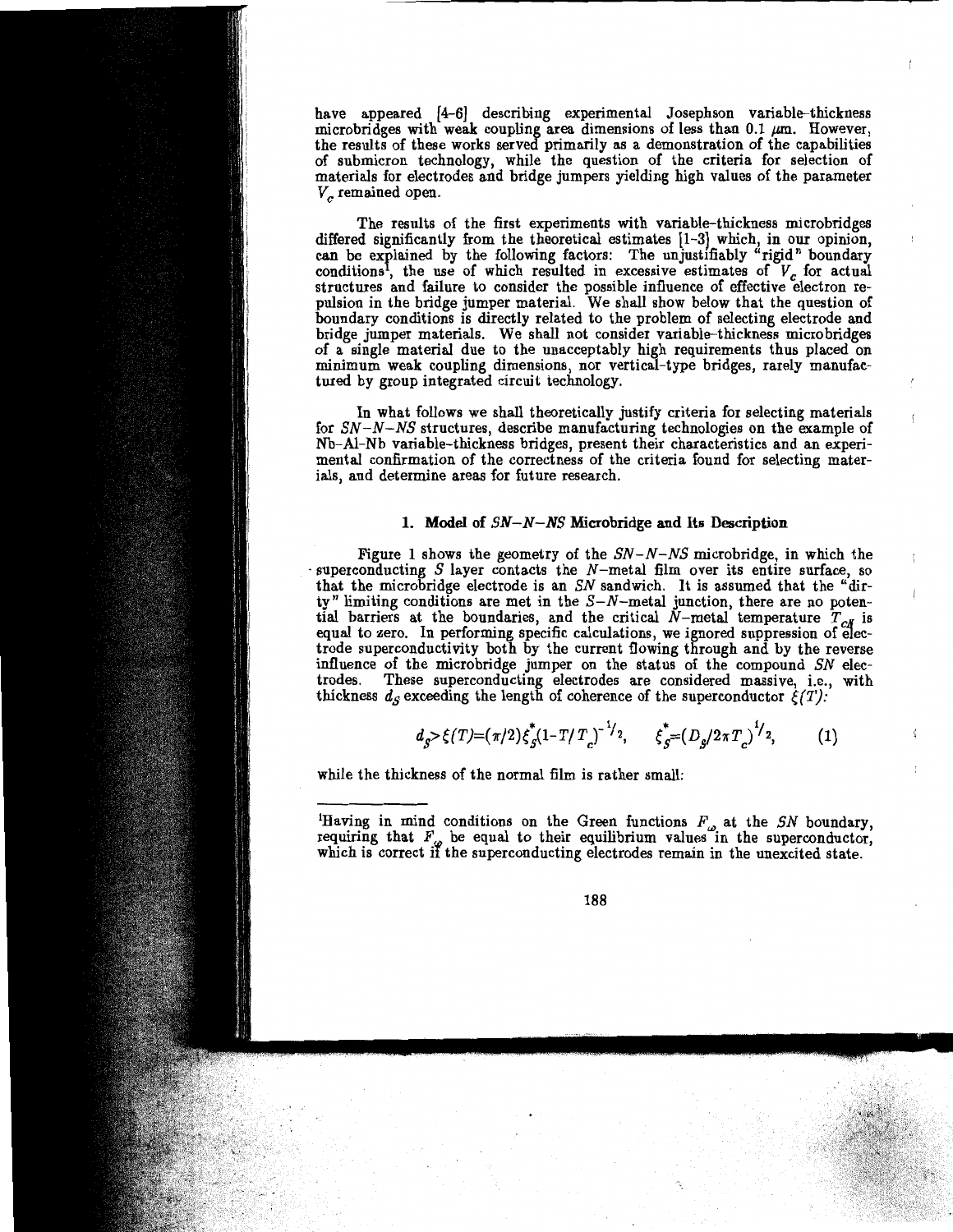$$
d_{\mathbf{N}} < \min\{\xi_S^*, \xi_N^*\}, \qquad \xi_N^* = (D_{\mathbf{N}}/2\pi T_c)^{1/2}.
$$
 (2)

Here  $D_S$  and  $D_M$  are the diffusion coefficients of electrons in the S and N metals. Suppose, furthermore, that quasihomogeneity conditions are met in the microbridge film, i.e., width  $w$  is limited as follows

$$
w < \lambda_J, \tag{3}
$$

where  $\lambda_J$  is the Josephson penetration depth. When all of these conditions are met, the problem of investigating the steady-state properties of  $SN-N-NS$  microbridges is reduced to successive solution of two homogeneous problems within the framework of the equations of Usadel.



Figure 1. Schematic Image of  $SN-N-NS$  Variable Thickness Microbridge Structure.

The first problem is to study the proximity effect in a compound SN electrode and find the values of the Green function  $F_{\omega}$  at the SN interface. The second problem is to compute the critical transition current based on the values of  $F_{\alpha}$  found in the first problem at the SN boundary. These values will be less than in a homogeneous superconductor, since the proximity effect in the SN electrode partially suppresses the superconductivity of the *S* layer which, in turn, decreases the values of  $V_c$  in comparison to the case with no suppression.

The degree of this suppression, as was shown in our earlier work [7], depends on the properties of the *S* and *N* metals and is determined by the parameter

$$
\gamma_{\mathbf{M}} = \gamma d_{\mathbf{N}} / \xi_{\mathbf{N}}^* \qquad \gamma = \sigma_{\mathbf{N}} \xi_{\mathbf{S}}^* / \sigma_{\mathbf{S}} \xi_{\mathbf{N}}^* \tag{4}
$$

where  $\sigma_{\gamma}$  *c* represents the conductivity of the *N* and *S* metals in the normal state. This same work also studies the variation in characteristic voltage  $V<sub>c</sub>$  as a function of parameter  $\gamma_{\text{M}}$ .

ry, or, !.

;s r, lS >f li

~s 11, :y a.l eof ld es m c-

ls of :i- ,r-

b.e so linis  $^{\circ}$ :se !Cth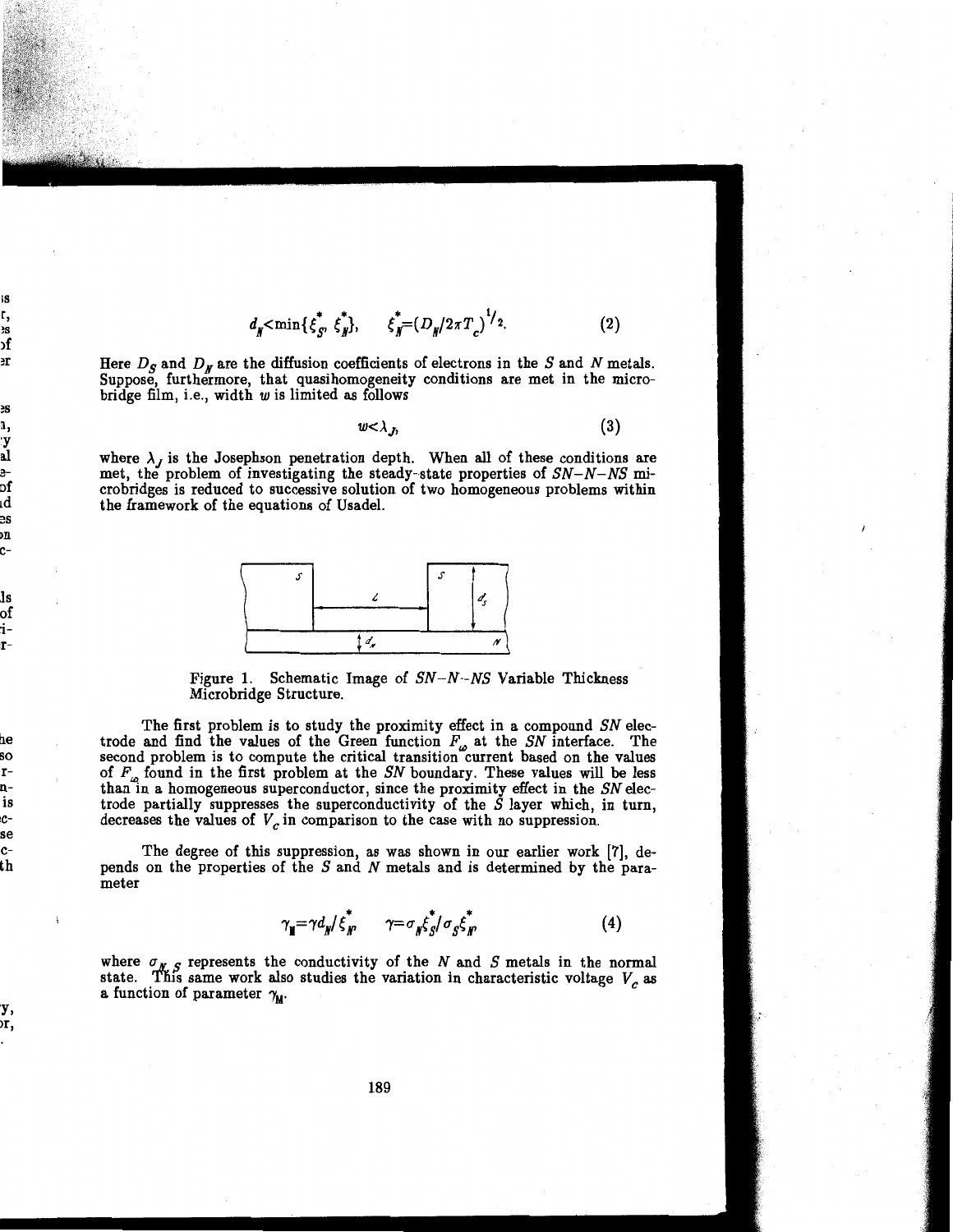With no suppression of superconductivity in the electrodes  $(\gamma_{\mathbf{u}}=0, \text{ rigid})$ boundary conditions) at the limit of maximum junction lengths  $L_{\lambda} \xi_{N} = (D_{N}/2\pi T)$ ., <sup>2</sup>, the critical current is determined by the equation [8]

$$
I_c = I_0 = \frac{64 \pi T}{eR_N} \frac{\Delta_{\infty}^2 L/\xi_N \exp(-L/\xi_N)}{\{\pi T + \Delta^* + \sqrt{2} [\Delta^*(\Delta^* + \pi T)]^{\frac{1}{2}}\}^2},
$$
(5)  

$$
\Delta^* = [(\pi T)^2 + \Delta_{\infty}^2]^{\frac{1}{2}}.
$$

which yields a linear variation of  $I_c \sim (1-T/T_c)$  near the critical temperature,  $\Delta_{\infty}$ is the equilibrium value of the order parameter in the  $S$  layer.



Figure 2. Ratio of Critical Current *I<sub>c</sub>* of SN-N-NS Microbridge to Its Value  $I_0$  Where  $\gamma_M=0$  (cf. (5)) as a Function of Temperature and Parameter  $\gamma_M$ .

As the parameter  $\gamma_M$  increases, the critical current is suppressed. Figure 2 shows the temperature variation of  $I_C/I_0$  for various values of  $\gamma_M$  [7]. As we can see from this figure, this suppression is greater, the c  $\gamma_M$ <sup>21</sup> in the area of moderate temperature ( $T \propto T_Q/2$ ) the critical current is less than the limiting current (cf.  $(5)$ ) by an order of magnitude, while where  $T\approx 0.9 T_c$  it is less by two orders of magnitude.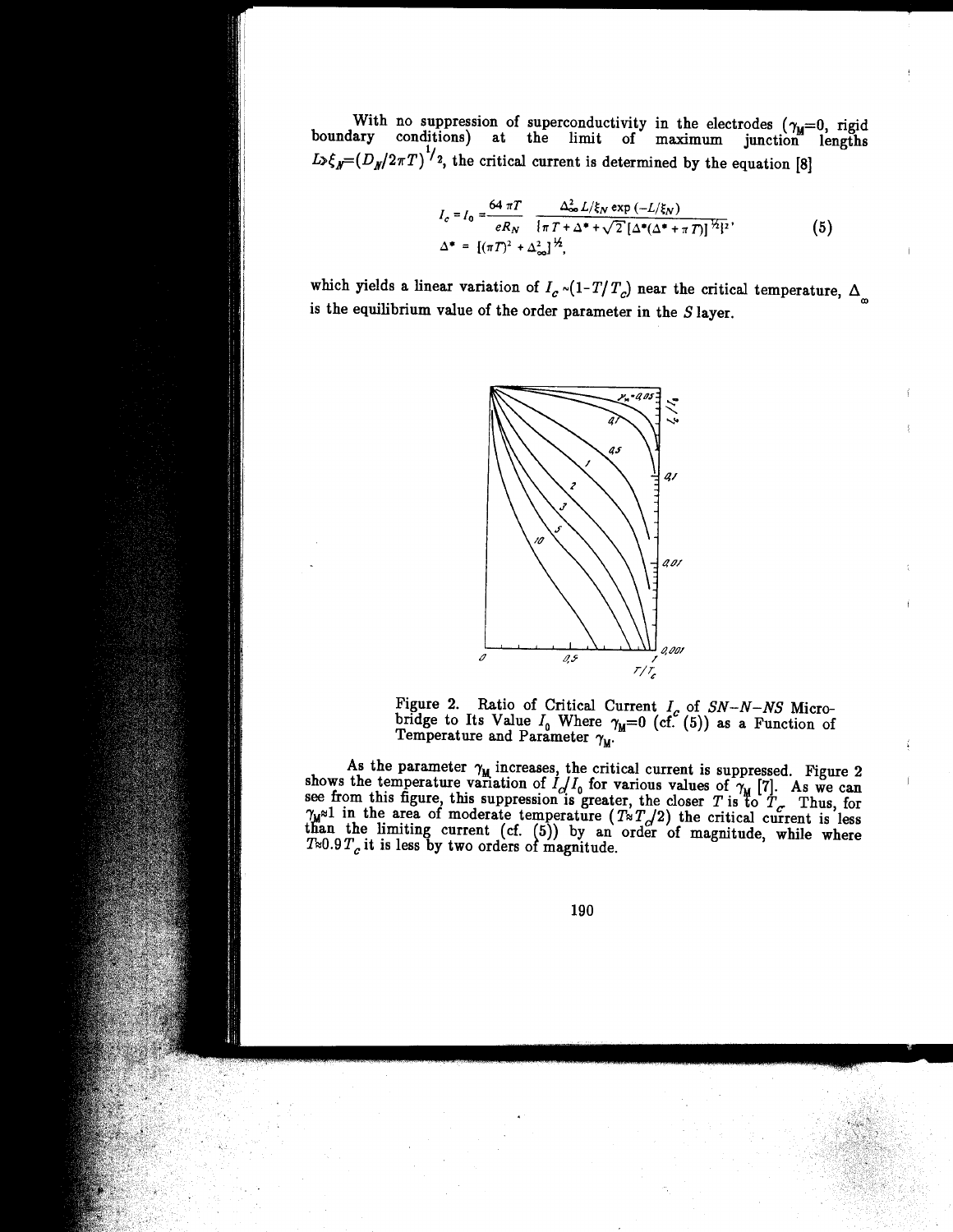In the case of finite junction lengths, as in the case of great lengths, a decrease in  $I_c$  with fixed  $\gamma_M$  is manifested most strongly in the area of  $T \overline{\times} T_c$ . However, at relatively small  $\gamma_M$  and  $L \leq \bar{K}$  the suppression of critical current due to the proximity effect in the electrodes occurs more uniformly throughout the en tire temperature interval. In the most interesting length area  $L(3\xi)$  at temperatures which are not too high  $T_{\approx} T_{\gamma}/2$ , the critical current even at  $\gamma_{\mu} \approx 0.3$  is approximately half the value calculated in [3] for  $\gamma_{\text{M}}=0$ .

Thus, the theory which has been developed allows us to drawn an important conclusion: Rigid boundary conditions and, consequently, maximum values of  $V_c$  are achieved in  $SN-N-NS$ -type microbridges at small values of the parameter  $\gamma_{\text{M}}$ :

0

l r  $\gamma_{\text{M}}$  (6) (6)

The results obtained are correct where  $T_{c} = 0$ , i.e., the effective electron-phonon interaction content of the electrons  $\lambda_{N}$  in the weakly coupled material is also equal to zero. Clearly, the difference of  $\lambda<sub>M</sub>$  from zero can influence the critical current, decreasing it where  $\lambda_{N}<0$  (effective repulsion of electrons). In [9] within the framework of rigid boundary conditions (correct, as we have shown, where  $\gamma_{\text{M}}$ <0.3) it was established that effective electron repulsion slightly decreases the critical junction current in comparison to the case where  $\lambda_{\mu}=0$ . A convenient parameter describing the force of repulsion is a quantity witli the dimension of temperature

$$
T^* = 1.14 \omega_p \exp\{-1/\lambda_p N_p(0)\} \omega_p, \lambda_p < 0, \quad k_B = \hbar = 1,\tag{7}
$$

where  $\omega_{\mathbf{p}}$  is the Debye frequency;  $N_{\mathbf{p}}(0)$  is the density of states on the Fermi surface of the N metal.

Calculations of the function  $V_c(T)$  performed for various  $T_a/T^*$  have shown that effective repulsion of electrons appears most strongly in the low temperature area  $T\zeta T_{\alpha}/2$ ; the characteristic voltage  $V_{\alpha}$  decreases in comparison with a "true normal" metal  $(\lambda_p=0)$  by only 20% with rather strong repulsion  $T \to T^* = 10^{-3}$ . For example, in actual ratios  $T \to \omega_p \approx 0.03$ , the value of  $T \to T^* = 10^{-3}$ corresponds to  $|\lambda_{\mathcal{N}}| \approx 0.3$ , which would yield  $T_{c\mathcal{N}}/T_c=0.9$  if electrons were at-<br>tracted with that force.

Thus, the influence of effective electron repulsion is slight in comparison to the influence of the proximity effect in electrodes on the steady properties of  $SN-N-NS$  junctions. This means that to achieve the minimum value of  $V_c$  it is most important to decrease the influence of the proximity effect in electrodes by selecting materials for the microbridge jumper and electrodes assuring that parameter  $\gamma_{\rm M}$  is small.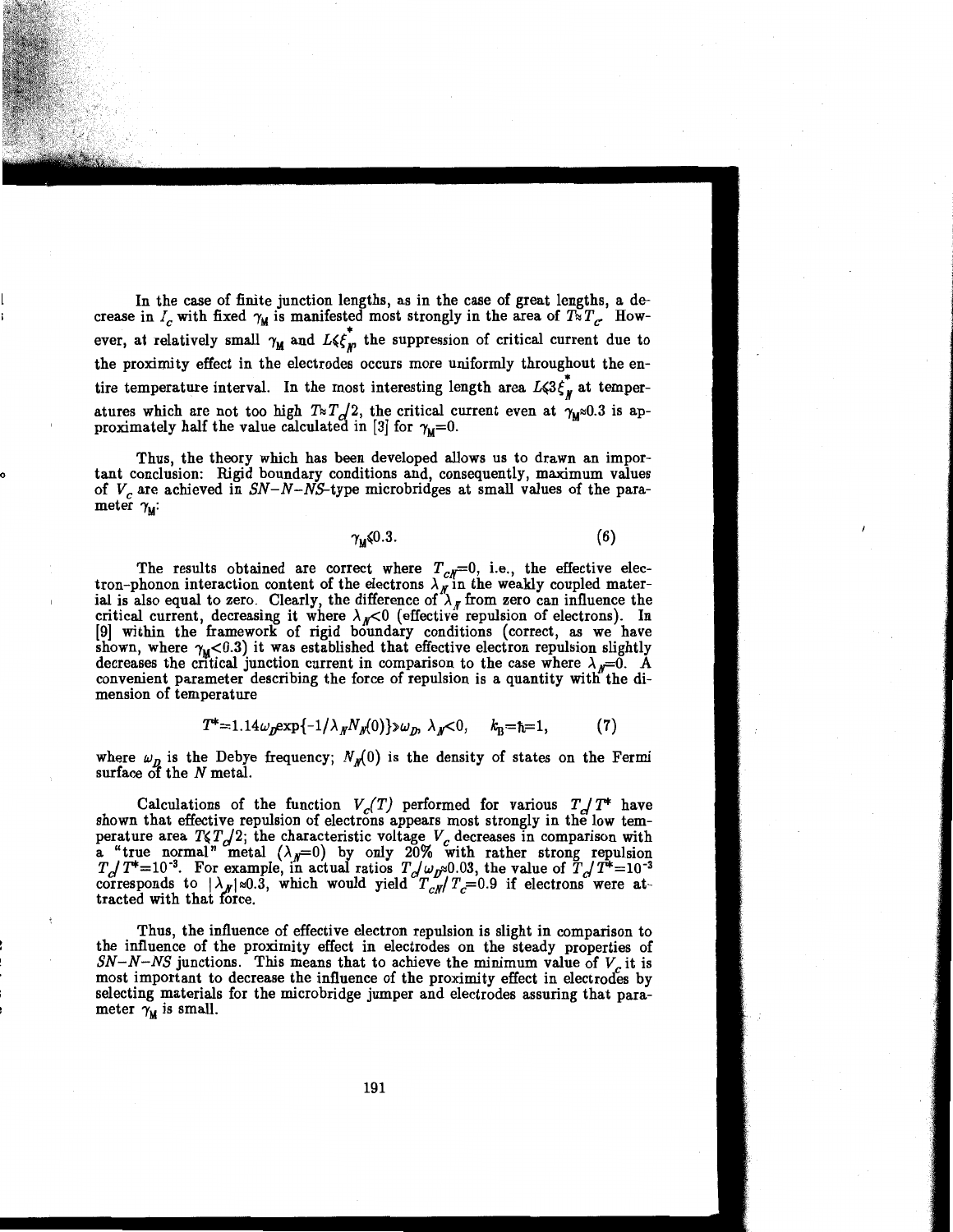### 2. Optimization of Variable Thickness  $SN-N-NS$  Microbridge Parameters

The most important characteristics of Josephson junctions are the characteristic voltage  $V_c = I_c R_g$  and resistance in the normal state  $R_g$ . Let us determine the values of parameters and microbridge geometry for which  $V_c$  is maximal, while resistance  $R_g$  is not too small. We note that the optimal values of the parameters depend on the optimization criteria selected.

Since the basic mechanism for suppression of  $V_c$  is the proximity effect in the electrodes, as the first criterion we demand that this effect be small, for example considering the effect small if  $V_c$  decreases by a factor of not more than 2. This criterion is reasonable, since, as will be shown below, it approaches values of  $V_{\sim}$ l mV as a result of optimization, which is desirable for most applications. This criterion, as we shall show below, is met with condition (6).

All of the theoretical analysis above was performed on the assumption that: 1) There is no suppression of the superconductivity of the electrodes by the current; 2) the inverse influence of the proximity effect between the jumper and *SN* electrode is small; 3) the junction is concentrated. As was shown in [10], these three conditions place additional limitations on the parameter  $\gamma_M$ . The first two limitations are as follows

$$
\gamma_{\mathsf{M}} \leq \begin{cases} L/\xi_N^* \max\{L/\xi_N^*, \xi_S^*/\xi_N^*\}, & \text{where } L\xi \xi_N^*\\ \exp\left(L/\xi_N^*\right) \max\{\xi_S^*/\xi_N^*, \exp\left(L/\xi_N\right)\}, & \text{where } L\lambda \xi_N, \end{cases} \tag{8}
$$
\n
$$
\gamma_{\mathsf{M}} \leq 0.5 \max\{1, \xi_N^* / L\} \max\{1, \xi_S^*/\xi_N^*\}. \tag{9}
$$

The next condition (concentrated junction) depends essentially on whether the junction is located above a superconducting shield:

above shield 
$$
\gamma_M \frac{\lambda_S}{w} \frac{\lambda_S}{t_e} \frac{\xi_S^*}{\xi_N^*}
$$
  $\begin{cases} L/\xi_N^*, \text{ where } L \leq \xi_N^* \\ \exp(L/\xi_N), \text{ where } L \geq \xi_N, \end{cases}$  (10a)

without shield  $\gamma_M \frac{\lambda_S^2}{\omega^2} \frac{\xi_S^*}{\xi_N^*} \begin{cases} L/\xi_N^* , & \text{where } L \leq \xi_N^* \\ \exp\{L/\xi_N\} , & \text{where } L \geq \xi_N, \end{cases}$  $(10<sub>b</sub>)$ 

where  $\lambda_S$  is the depth of penetration of the magnetic field into the superconductor;  $t_e$  is the effective distance from the shield.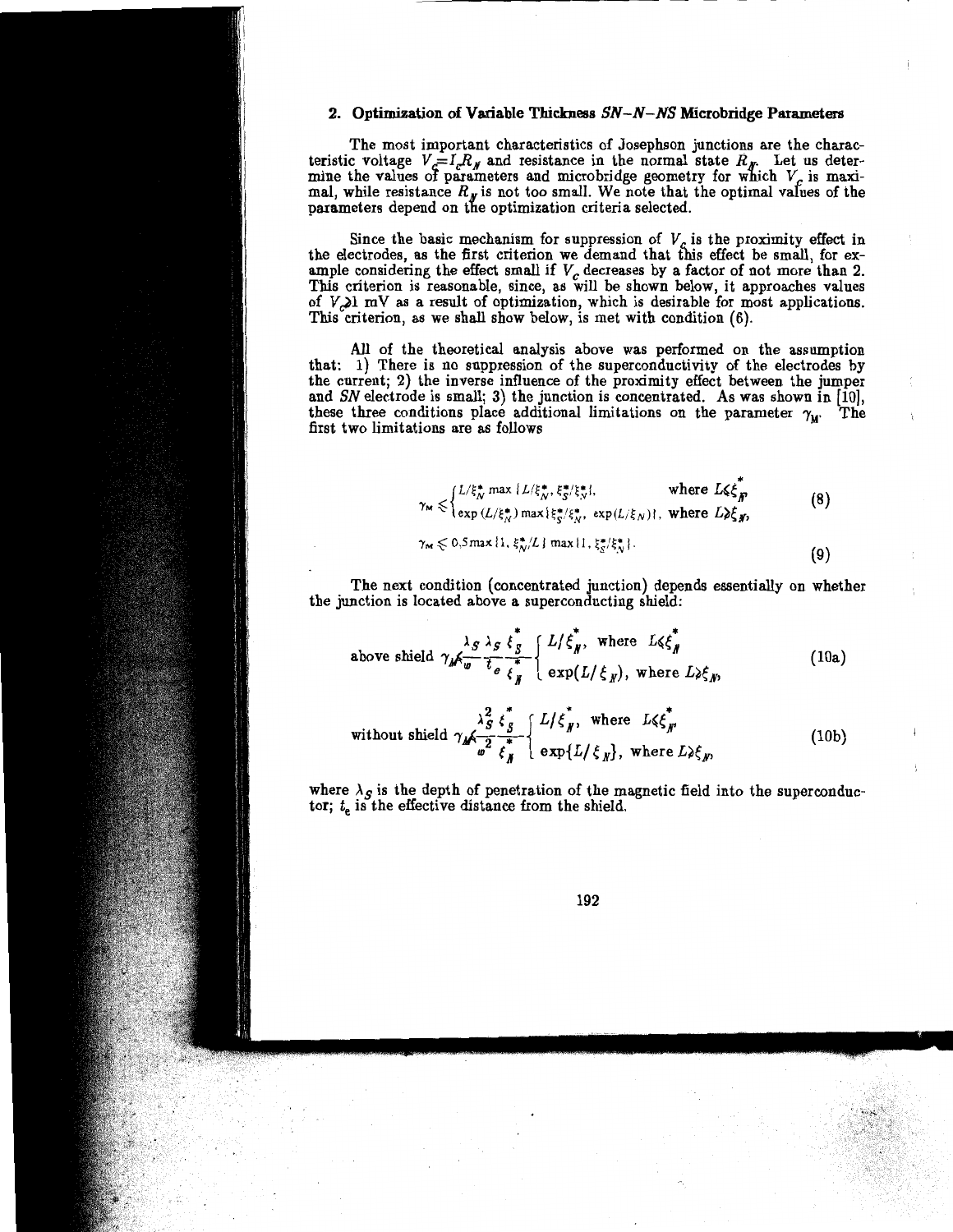|                                                                                                                                           | $Pb(\rho_{300}/\rho_{10}\approx10)\left[Nb(\rho_{300}/\rho_{10}\approx3)\right]$ Nb <sub>3</sub> Sn |                                                                                                                                                                   |                                                                                        | NЫN                                                  |
|-------------------------------------------------------------------------------------------------------------------------------------------|-----------------------------------------------------------------------------------------------------|-------------------------------------------------------------------------------------------------------------------------------------------------------------------|----------------------------------------------------------------------------------------|------------------------------------------------------|
|                                                                                                                                           | $S \bigcup (\lambda_S \approx 30 \text{ nm},$                                                       | $\big( \lambda_{S} \approx 32 \text{ nm},$                                                                                                                        | $\left  (\lambda_g \approx 170 \text{ nm}, \right  (\lambda_g \approx 600 \text{ nm},$ |                                                      |
|                                                                                                                                           | $\overline{\xi}_c$ $\approx$ 93nm,                                                                  | $\left  \xi_{c}^{*} \right $ am,                                                                                                                                  | $\left\{\begin{array}{c} \star \\ \xi \end{array} \right.$ and $\star$                 | $\left \int_{\mathcal{C}} \mathcal{E}^2 \right $ nm, |
| И                                                                                                                                         | $\sigma^{-1}_{c^{3/2}}10^{-8}$                                                                      | $\int \sigma \frac{1}{s^{\approx 2} \cdot 10^{-8}}$ $\int \sigma \frac{1}{s^{\approx 1} \cdot 5 \cdot 10^{-6}} \int \sigma \frac{1}{s^{\approx 3} \cdot 10^{-6}}$ |                                                                                        |                                                      |
|                                                                                                                                           | $0$ hms $\cdot$ m)                                                                                  | $0$ hms $\cdot$ m $)$                                                                                                                                             | $0$ hms $\cdot$ m $)$                                                                  | $ 0$ hms $\cdot$ m)                                  |
| Mono-Si* $(n*x10^{20})$                                                                                                                   | $3 \cdot 10^{-3}$                                                                                   | $3 \cdot 10^{-3}$                                                                                                                                                 | $2 \cdot 10^{-2}$                                                                      | $4 \cdot 10^{-2}$                                    |
| $\begin{pmatrix} -3 \\ \text{cm} \end{pmatrix}, \ \xi_N^*$ 315 nm, $\sigma_N^{-1}$ $\approx$                                              |                                                                                                     |                                                                                                                                                                   |                                                                                        |                                                      |
| $2 \cdot 10^{-5}$ Ohms $\cdot$ m)                                                                                                         |                                                                                                     |                                                                                                                                                                   |                                                                                        |                                                      |
| Poly-Si* $(n^{*}\approx 10^{20}$                                                                                                          | $3.10^{-2}$                                                                                         | $3 \cdot 10^{-2}$                                                                                                                                                 | 0.2                                                                                    | 0.4                                                  |
| $\begin{bmatrix} -3 \\ \text{cm} \end{bmatrix}$ , $\begin{bmatrix} \xi \\ y \end{bmatrix}$ a nm, $\sigma_y^{-1}$ a                        |                                                                                                     |                                                                                                                                                                   |                                                                                        |                                                      |
| $10^{-5}$ Ohms $\cdot$ m)                                                                                                                 |                                                                                                     |                                                                                                                                                                   |                                                                                        |                                                      |
| $ n-{\rm InAs}$ $(n^* \approx 2.6 \cdot 10^{18})$                                                                                         | $5 \cdot 10^{-3}$                                                                                   | $4 \cdot 10^{-3}$                                                                                                                                                 | $3 \cdot 10^{-2}$                                                                      | $7 \cdot 10^{-2}$                                    |
| $\begin{bmatrix} -3 \\ \text{cm} \end{bmatrix}$ , $\begin{bmatrix} \epsilon \\ y \end{bmatrix}$ $\times$ 60 nm, $\sigma_y^{-1}$ $\approx$ |                                                                                                     |                                                                                                                                                                   |                                                                                        |                                                      |
| $3 \cdot 10^{-6}$ Ohms $\cdot$ m [11])                                                                                                    |                                                                                                     |                                                                                                                                                                   |                                                                                        |                                                      |

Value of Parameter  $\gamma = \sigma K_{S}^* / \sigma_S \xi_N^*$  for Various S- and N- Materials

Let us analyze the case of a microbridge over a superconducting shield and show the area assigned by equations (6), (8)-(10) in the plane  $(\gamma_{\mathbf{u}}, L)$  (Figure 3, shaded). Since  $V_c$  decreases exponentially with increasing  $L$ , we must select  $L \leq \xi_{\textit{F}}^*$  However, decreasing L for concentrated junctions results in strong limitations on  $\gamma_{\mathbf{u}}$  and, furthermore, a decrease in the resistance  $R_{\mathbf{u}}(R_{\mathbf{u}^{\prime}}L)$ . The optimal length from the standpoint of these contradictory requirements is length  $L \leq \xi_m^*$  for which parameter  $\gamma_M$  should be quite small:

$$
\gamma_{\rm M} \zeta \lambda_S^2 \xi_S^* / w t_e \xi_N^* \tag{11}
$$

Let us now estimate the parameters for certain widely used materials. The table presents estimated values of the parameter  $\gamma = \sigma_{\mu} \xi_{S}^{\dagger} / \sigma_{S} \xi_{\mu}^{\dagger}$  for the ma-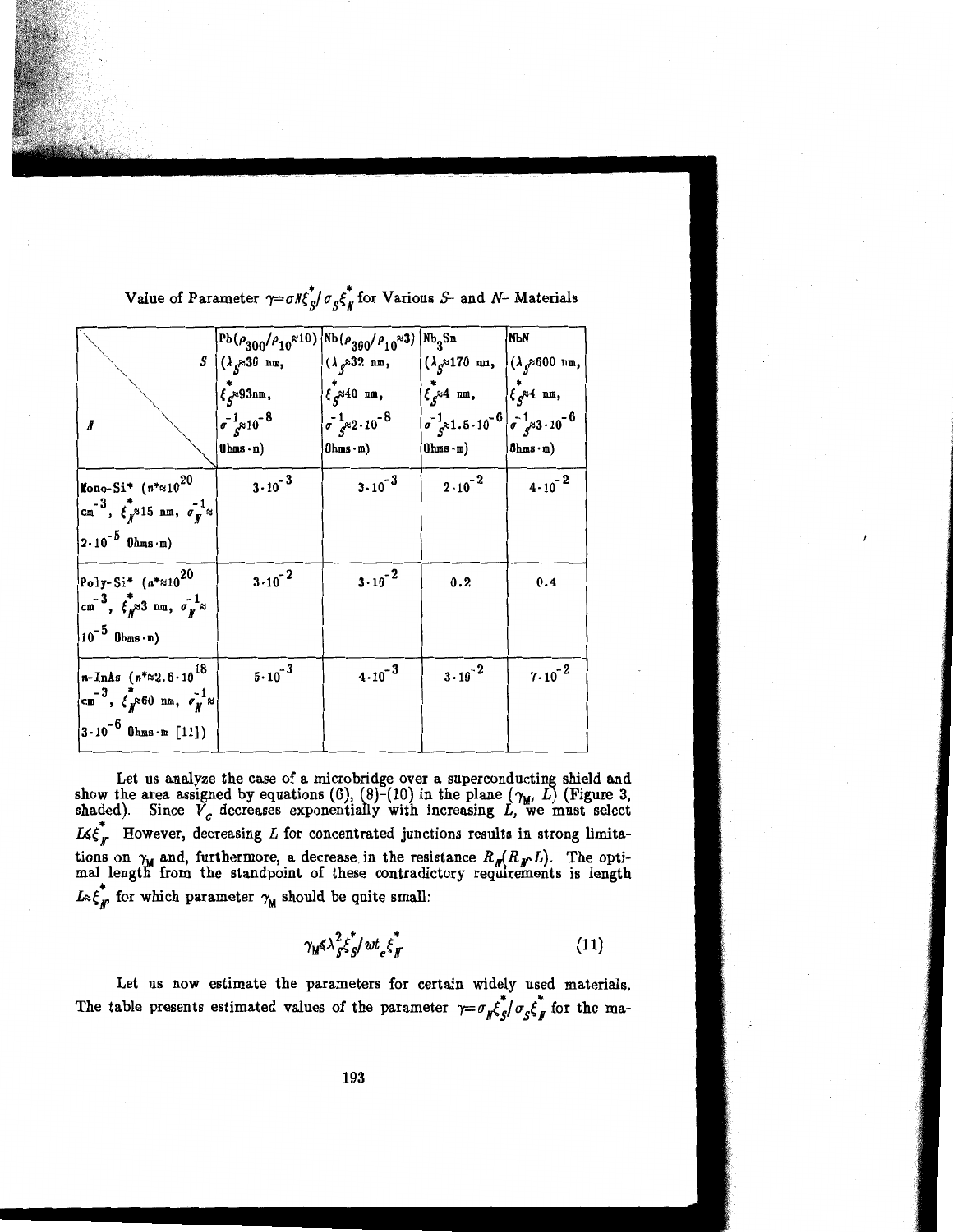terials studied earlier ( cf. references in [10]). Let us estimate, for one of the best studied pairs of materials Nb-InAs [11], the parameters of microbridges above a superconducting shield.



Figure 3. Diagram of Variable-Thickness Microbridge Parameter Areas in the Plane  $(\gamma_M, L)$  Within Which the Proximity Effect Can Be Ignored in ~lectrodes (6) (Line *1);* Suppression of Electrode Superconductivity by Current  $(8)$  (Line 2); Phase Difference Across Microbridge Width (10)  $(\text{Curve } 9)$ ; Proximity Effect Between Jumper and Compound SN Electron (9) (Curve 4)  $(A \sim 0.5 \xi_s^* / \xi_p^* B \sim \lambda_s^2 \xi_s^* / wt_s \xi_p^*).$  Shaded area corresponds to concentrated junctions with maximum possible value of  $I_c R_A$ 

According to conditions (11) for typical values of  $w \approx 2 \mu m$ ,  $t_{e} \approx 0.3 \mu m$  for an Nb-InAs-Nb bridge we obtain the limit of  $\gamma$ 

$$
\gamma \leqslant \frac{\lambda_S^2 \xi^*_{S}}{w t_e \xi^*_{N}} \frac{\xi^*_{N}}{d_N} \approx 10^{-3} \frac{\xi^*_{N}}{d_N}, \qquad (12)
$$

from which we obtain the limit of the maximum N-layer thickness

$$
d_{\boldsymbol{N}}(d_{\boldsymbol{N}})_{\text{max}} \approx 0.3 \, \boldsymbol{\xi}_{\boldsymbol{N}}^* \approx 20 \, \text{nm}. \tag{13}
$$

The normal-state resistance of this microbridge is on the order of  $R_{\text{v}}$  10 Ohms. The last limitation may be somewhat weakened due to the reduced bridge width *w.*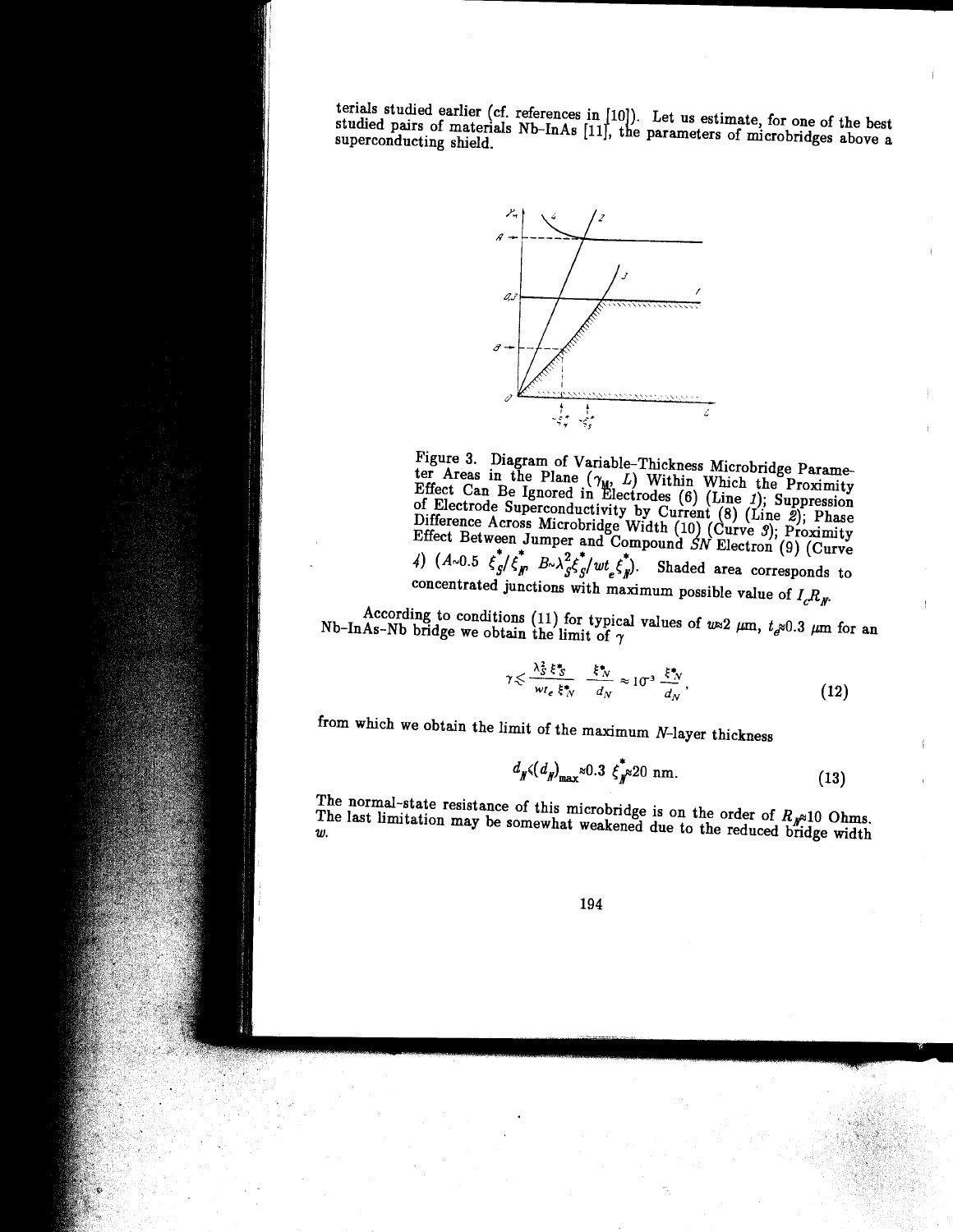The estimates presented show that to produce variable-thickness microbridges of widely used materials with high characteristic voltage  $V_c(1 \text{ mV})$  we must create very thin  $(\sim20-40$ nm) normally conductive high-resistance layers with good carrier mobility. Creation of such layers by deposition or ion implantation of impurities in a semiconductor surface lies practically at limits of the capabilities of these methods. Thus, we must search for new ways to create such layers with small values of  $\gamma_{\mathbf{u}}$ . High-quality single-crystal *n*-type layers with high electron mobility on the semiconductor surface, produced by molecular-beam epitaxy and other methods are promising materials from this standpoint. However, investigation of the suitability of any pair of  $S$  and  $N$  materials as materials for Josephson junctions requires a direct method for measuring the parameter  $\gamma_M$  without measuring the quantities which define it, before the actual junction is created. Methods of measuring parameter  $\gamma_M$  are described in the Appendix.

#### **3. Experimental Work**

The technology developed for manufacturing  $SN-N-NS$  microbridges can be divided into two independent steps: Formation of the type *N* microbridge



Figure 4. Emissions of  $CO_2^+(288 \text{ nm})$  and F (703.7 nm) and Etching Rate of Nb as a Function of  $O<sub>2</sub>$  Content (a), as well as Variation in Etching Rate of Nb as a Function of Amplitude of Potential Space Charge Area (b). a:  $1 - \text{CO}_2^+$ ;  $2 - \text{F}$ ; 3 and 4 -- flow rate of  $CF_4$ -O<sub>2</sub> 100 and 25 cm<sup>3</sup>/min; b: 1 -- pressure in chamber 20 Pa; 2 -- 51 Pa; 3 -- 70 Pa.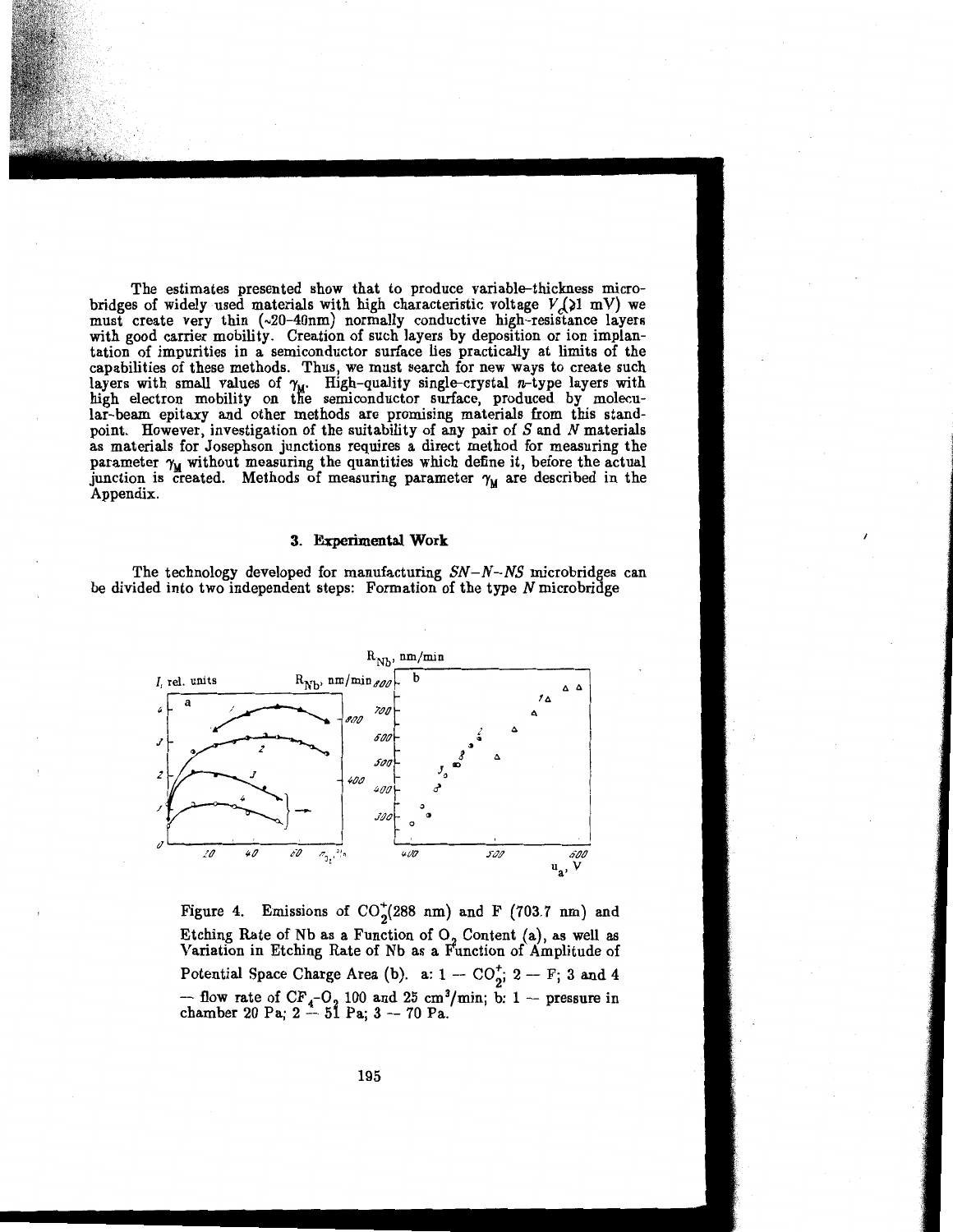jumper and formation of the superconducting electrodes. The jumper can be formed by several methods, one of which is to apply and structure a film of a normally conductive metal. Aluminum was suggested as the model jumper material. A film of Al 50-60 nm thick was applied to an Si substrate with orientation (111) heated to  $t=200-230$ °C by electron-beam evaporation under "industrial" vacuum (7·10-5 Pa) at 0.2 *nmfs.* Lift-off electron lithography was used to form the jumpers of Al up to 1  $\mu$ m wide. Although microbridges with Al jumpers are not optimal from the standpoint of high values of  $V_c$  their investigation can be used to test the basic conclusions of the theory developed above.

The second stage is the creation of superconducting electrodes. Niobium was used as the electrode material, since it had high critical temperature and good mechanical properties.

High quality Nb films were produced using the method of condensation with autoion bombardment under an "industrial" vacuum [12], as well as electron-beam evaporation under high vacuum  $(10^{-7} - 10^{-8} \text{ Pa})$  with preliminary cleansing of the Si surface with Ar<sup>+</sup> ions with energy 0.5-0.7 keV. Both methods can produce superthin (less than 200 nm) Nb films with low content of interstitial gas impurities. In the former method with intensive ion bombardment the substrate is a significant source of  $(O, C)$  impurities. Therefore, preference was given to films produced under high-vacuum conditions. Films 200 nm thick had  $\widetilde{T}_c=9.0$  K and  $R_{300}/R_{10}=6$ .

The most preferable method of microstructuring Nb films is plasma etching, since in contrast *to* the ion and ion-chemical methods this process does not result in significant deterioration of the superconducting properties of Nb films and structure of Al films.

To determine the influence of plasma process parameters on the rate and anisotropy of etching, etching of Nb in a  $CF<sub>4</sub>-O<sub>2</sub>$  plasma through an electron-resist mass was studied [13]. The selection of gases was determined by the high selectivity of etching of  $Nb$  in  $CF<sub>4</sub>$  with respect to Al.

The plasma etching process was studied in a diode-type reactor with plane-parallel electrodes. The specimen was placed on the lower, grounded electrode. The specimen temperature was set to 20" C and maintained with an error of  $\pm 1^{\circ}$ C. The pressure in the chamber was varied between 33 and 133 Pa, the generator power at 75-200 W, oxygen content in the mixture 0-80%. The generator frequency was set at 75 kHz. During etching, the emission spectra of the plasma was measured in the 200-800 nm wavelength band, peak values of voltage at the anode  $(V_p)$  and gas flow were monitored.

The moment of completion of etching was determined by the change in the intensity of  $CO_2^+$  and F emissions. Figure 4a shows the Nb etching rate and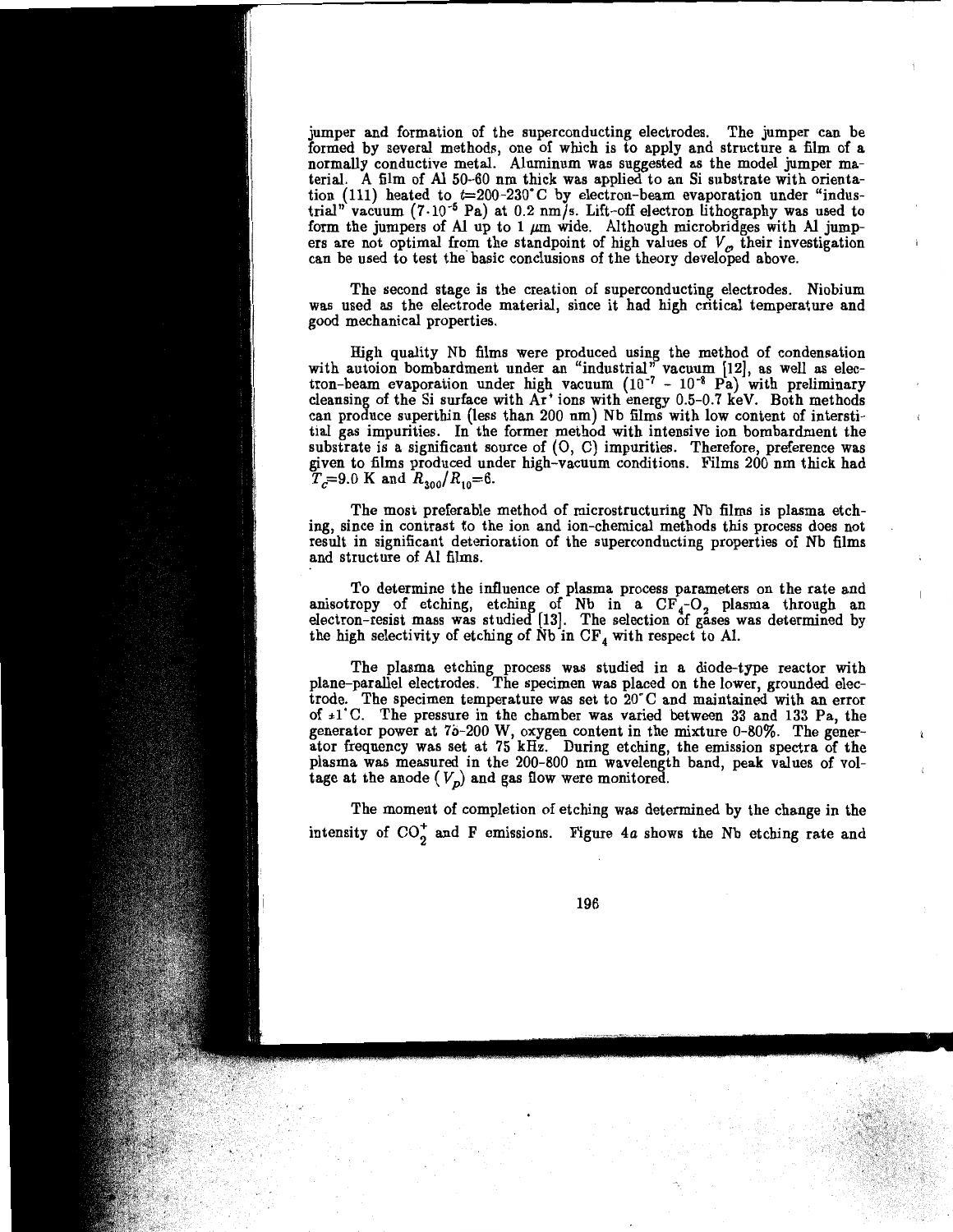$CO_2^+$  and F emission intensities as functions of oxygen content in the  $CF_4-O_2$  gas mixture. The concentration of atomic fluorine  $n_F$  in the plasma was estimated using Ar calibration by optical spectroscopy, ind1cating an almost linear variation of  $n_F$  with pressure in the  $10^{-10^2}$  Pa range.



Figure 5. Photomicrograph of Nb-Al-Nb Microbridge of Variable Thickness. •



Figure 6. Volt-Ampere Characteristics of Nb-Al-Nb Variable Thickness Microbridge (a) and Temperature Variation of Characteristic Voltage  $V_c$  for Nb-Al-Nb Microbridge (b)  $(T_c=9 \text{ K}, R_c/10)$ . Solid curve shows theoretical function  $V_c(T)$ for  $\gamma_{\text{M}}=1.0$  and  $L \ll \xi_N^*$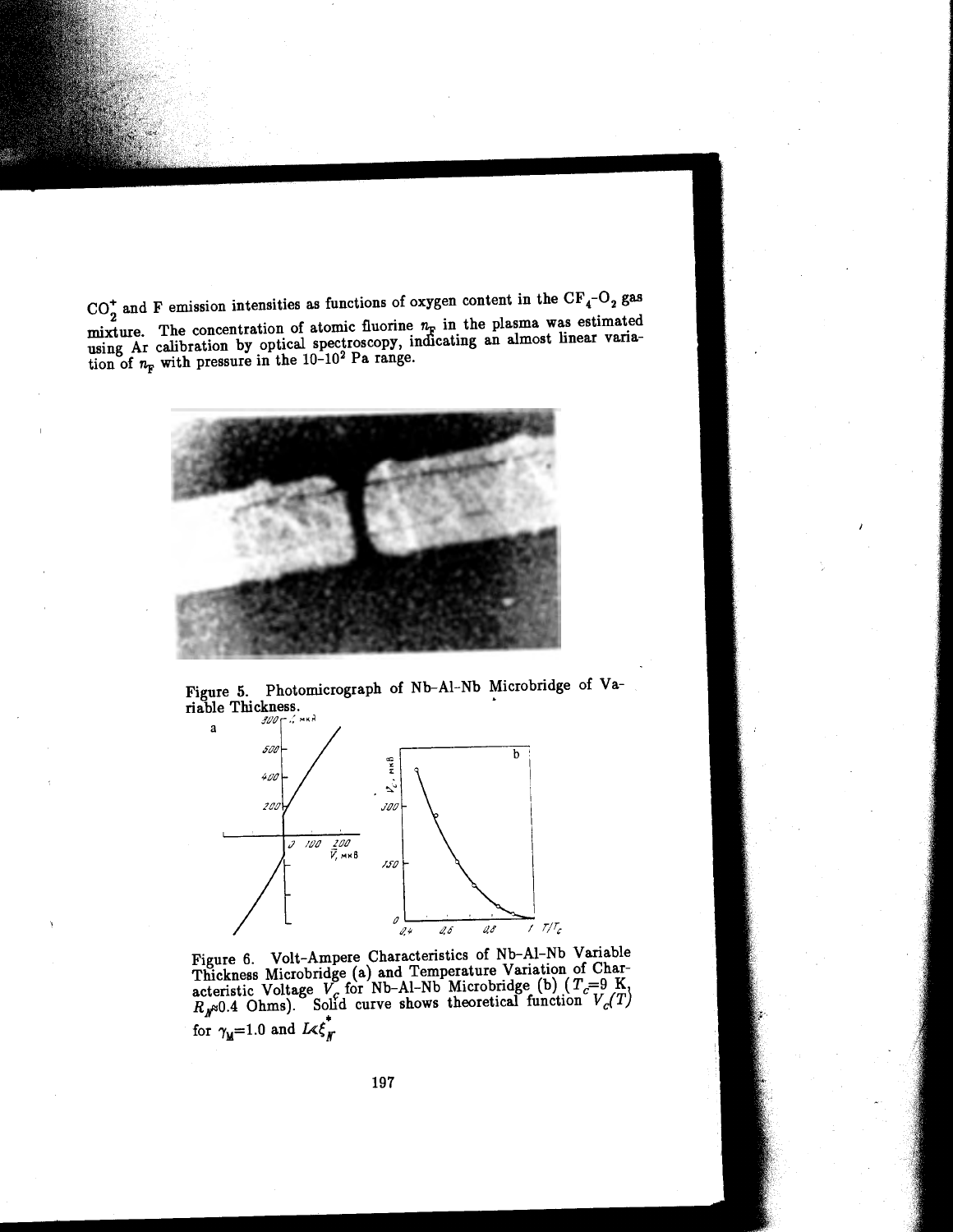The variation in etching rate as a function of pressure in the chamber was characteristic for plasma etching of Nb. As pressure dropped to 20 Pa, a great increase was observed in rate (up to 800 nm/min) and anisotropy of etching which, in our opinion, is explained by the increased significance of ion bombardment (for example,  $CF_3^+$  [13]) of the Nb surface. This is confirmed by the increase in maximum voltage at the anode (to 600 V -- cf. Figure  $4b$ ) and, consequently, the energy of ions accelerated in the cathode area of the space charge, as well as the sharp decrease in etching rate of the Nb covered by the perforated metal screen, which captured charged particles.

The experiments described above were used to find conditions allowing selective anisotropic etching of Nb films through an electroresist mask and create a structure in the Nb with minimum slot size  $0.25 \mu m$ .

A photomicrograph of an Nb-Al-Nb junction made by double electron-beam lithography and plasma etching with  $d_{\mathbf{x}^{\infty}}(0.05 \mu \text{m}, d_{\mathbf{x}^{\infty}}(0.2 \mu \text{m}, w=1 \mu \text{m})$ and  $L=0.25 \mu m$  is shown in Figure 5.

Typical values of  $R<sub>N</sub>$  of the junctions achieved were 0.1-0.8 Ohms. Figure 6a shows the volt-ampere characteristic of a junction at  $T=5.5$  K. The value of  $V_c$  is about 50  $\mu$ V. This very low value of  $V_c$  results from the strong proximity effect in the electrodes, since aluminum is a better conductor than is niobium  $(\sigma_{S^{\otimes}} 0.1 \ \sigma_{N}$  in this case). For this reason, we should expect relatively large valties of  $\gamma_{M}$ . The methods of experimental measurement of this parameter are discussed in detail below and require additional research, not undertaken in the present work. However, even the available curves of  $\dot{V}_c(T)$  (Figure 6b) can be used to estimate  $\gamma_M$  in terms of its order of magnitude. Considering  $L \leq \xi_M^*$  and  $\Delta_0/e$ <sup>2</sup> mV for Nb, a comparison with the theoretical curve for  $L\xi_{\mathbf{y}}^T$  yields an estimate for the coherence length in Al of  $\xi^*_{\mu}$ 0.1  $\mu$ m, which agrees in order of magnitude with the quantity  $\xi_{\rm M}^*({\xi_0d_{\rm N}})^{1/2} \approx 0.3$   $\mu$ m, where  $\xi_{\rm 0} = 1.6$   $\mu$ m is the theoretical length of coherence in pure, massive aluminum [14].

### **Conclusions**

The studies performed in this work allow us to draw the important conclusion that at the current stage of development of microelectronics,  $SN-N-NS$ Josephson variable-thickness microbridges are promising structures for various Josephson-effect applications. To create junctions with the optimal parameters, we must select a pair of  $S$  and  $N$  materials providing small values of the parameter  $\gamma_M$ . Estimates made for widely used materials have shown that search for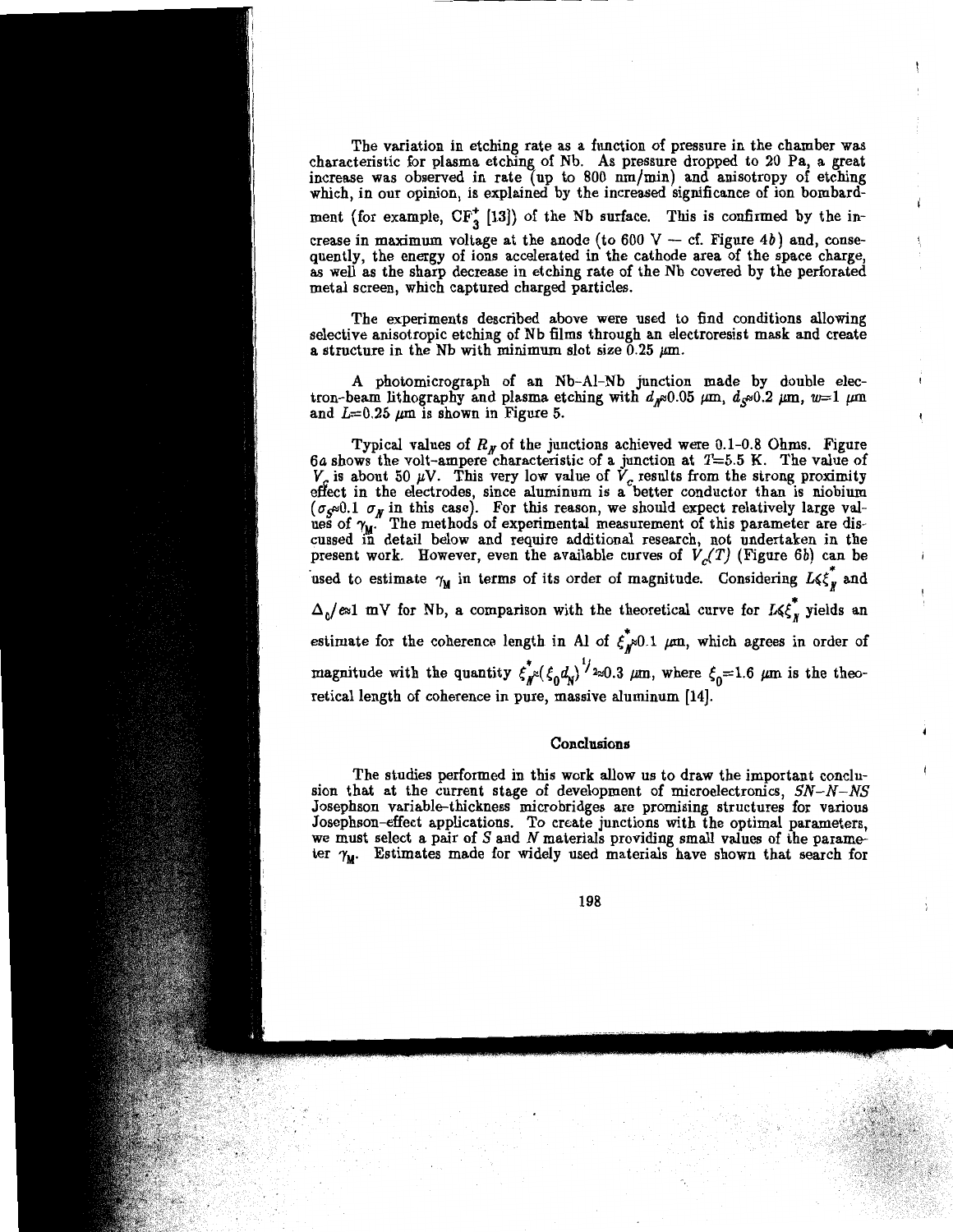and study of new materials for microbridge jumpers are needed. These studies using *SN, SNIN* and *NSIN* test structures need not involve manufacture of a junction itself. One advantage of the methods suggested for determining parameter  $\gamma_{\mathbf{u}}$  is the possibility of considering the influence of the most important technological factors, which would be difficult to consider by measuring the quantities determining them directly. Narrow-zone degenerate semiconductors with high charge-carrier mobility, as well as refractory metal silicides, can be considered promising materials.

The criteria for optimization of Josephson-junction parameters selected in this work are correct for most applications, particularly for computer applications. However, there are certain areas of use of the junctions, for example as stress standards, for which certain absolute values of characteristic voltage  $V_c$ are required. Thus, to produce the maximum of the first current step on the voltage-ampere characteristic when the junction is exposed to microwave radiation, ideally the microwave frequency and characteristic frequency of the Josephson junction  $\omega_c=2eV/dh$  should be approximately equal. In the three-centimeter waveband this condition corresponds to  $V_{\mu} \otimes 20 \mu V$ , which is about similar in order of magnitude to the values obtained in this work for Nb-Al-Nb microbridges.

We studied quasiunidimensional planar-type structures. The influence of quasi-two-dimensionality on the basic properties of the junctions, as was shown in [15], introduces no significant peculiarities in comparison to the quasiunidimensional case. In particular, in spite of the fact that the critical current  $I_c$  as a function of  $d_N$  has a maximum at  $d_N \ll \frac{1}{k}$  the parameter  $V_c \ll l_c R_N$  decreases monotonically with increasing  $d<sub>N</sub>$  and does not exceed the value for quasiunidimensional junctions, as was erroneously affirmed in [16].

In conclusion, the authors expressed their gratitude to academician K. A. Valiyev for his constant attention to their work, to A. D. Krivospitskiy for assistance in manufacturing the junctions, and to L. S. Kuzmin for his assistance in performing measurements.

### Appendix

## $\bm{\mathit{Methods}}$  of  $\bm{\mathit{Measureing}}$  the Parameter  $\bm{\gamma_\text{M}}$

*SN* sandwich critical temperature measurement. We know that the proximity effect causes the critical temperature  $T_c$  of an *SN* sandwich to depend on 5-layer thickness. At the limit  $d_S=0$ ,  $T_c^*$  approaches zero, while for a thicker superconductor layer  $(d_{\mathcal{S}}\xi_{g}^{*})$  the value of  $T_{c}^{*}$  approaches its value in a massive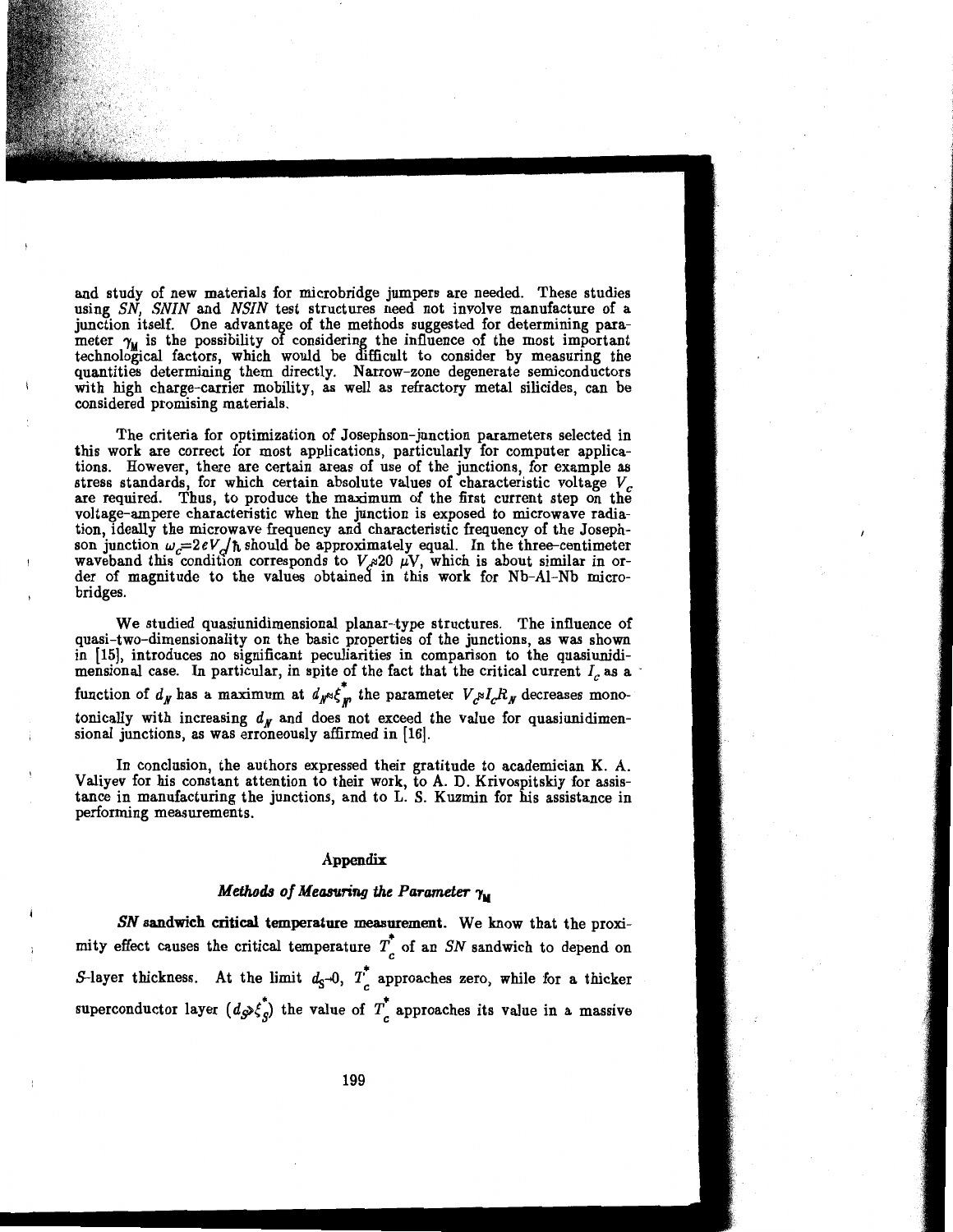superconductor. The function  $T_c^*(d_s)$  was computed in (17) for various values of  $\gamma_{\mathbf{u}}$ , as shown in Figure 7a. A comparison of the experimental curves of  $T_{c}(d_{5})$ for the pair of *S* and *N* materials studied with the theoretical values allows us to estimate the parameter  $\gamma_{\mathbf{M}}$ . To do this, we must know  $\xi_{g'}^*$  which can be easily found from measurements of the critical magnetic field  $H_{c2}$  near the critical temperature.

Measurement of critical SN-sandwich magnetic field. Suppression of the order of parameter in the *S* layer of the sandwich leads to a change in critical magnetic field  $H_{c2}$ , which is a function of thickness  $d_S$  and parameter  $\gamma_M$ . As was shown in (18f, the value of this field is determined by the following expressions:

$$
H_{c2}(T, d_S) = H_S \frac{4}{\pi^2} (1 - T/T_c) - H_p, \quad H_p = \frac{\Phi_0}{2 \pi \xi_S^*} = \frac{\pi^2}{4} T_c \left| \frac{dH_{c2}}{dT} \right|_{T = T_c} \tag{14}
$$

$$
\sqrt{\frac{H_p}{H_s}} \text{tg} \left( \frac{d_S}{\xi_S^*} \sqrt{\frac{H_p}{H_s}} \right) = \gamma_{\text{M}} \left( 1, 17 + \frac{2}{\pi^2} \ln \left( 1 + 0.98 \gamma_{\text{M}}^{-2} \right) \right), \tag{15}
$$

where  $\Phi_0$  is the magnetic flux quantum. Assuming formally  $T=0$  in (14), we obtain

$$
H_{p} = \frac{1}{T_{c}} \left| \frac{dH_{c2}}{dT} \right|_{T=T_{c}} - H_{c2} (0, d_{S}), \qquad (16)
$$

where  $H_{c2}(0, d_S)$  is the field value obtained by linear extrapolation from the area  $T \times T_c$  into the area  $T=0$ . The parameter  $\gamma_M$  is determined from equation (15) after substitution of  $H_p$  into it.

Measurement of volt-ampere characteristic of tunnel *SNIN* and *NSIN*  structures. The third method of measuring parameter  $\gamma_M$  is to measure the volt-ampere characteristics of *SNIN* and *NSIN* tunnel structures (*I* refers to an insulator). In [20, 21], state densities  $N(\epsilon)$  at the interface between a compound electrode and insulator were calculated for various values of  $\gamma_W$ . At low temperatures T<sub>40</sub>.1  $T_c$ , the first derivative of the volt-ampere characteristic  $dI/dV(V)$ coincides with the function  $N(\epsilon)$ . Figure 7b shows the function  $N(\epsilon)$  at the interface between an *SN* electrode and insulator *I* of an *NSIN* structure for various values of  $d_S$  where  $\gamma_{\rm M}$ =0.5. We can see that in *NSIN* structures it is also possi-<br>ble to determine the length of coherence in the S layer.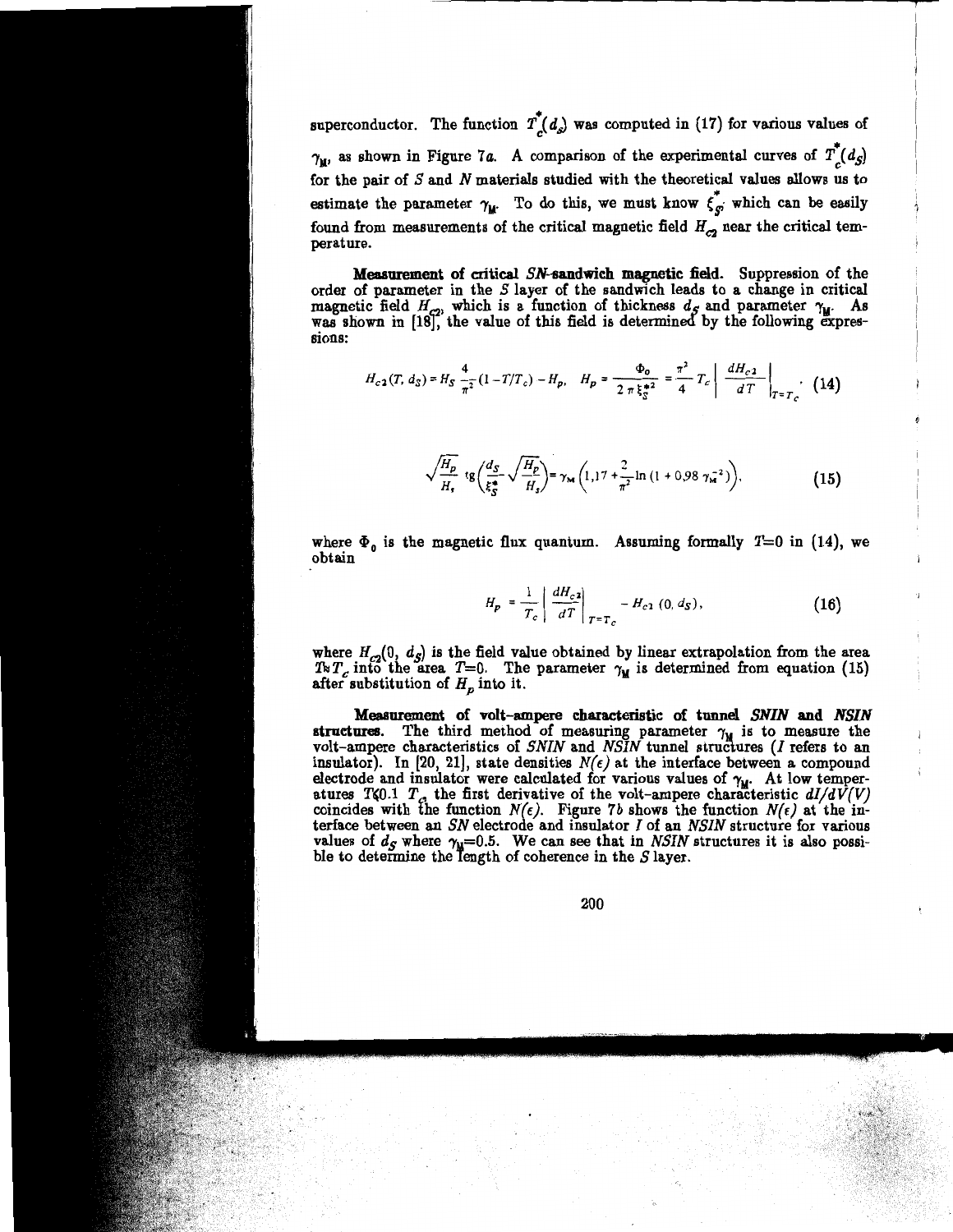Thus, three methods have been suggested for determining parameter  $\gamma_{\rm M}$ , allowing a study of the proximity effect at the boundary of various *S* and <sup>N</sup> metals and, based on these criteria, a search for the optimal parameters for the *NS-N-NS* variable-thickness microbridges before the junctions themselves are made.



Figure 7. Critical Temperature of *SN* Sandwich as a Function of S-Layer Thickness for Various Values of  $\gamma_{\rm M}$  (a) and State Density  $N(\epsilon)$  at the Boundary of an *NS* Electrode and Insulator *I* in an *NSIN* Structure for  $\gamma_{\rm u}=0.5$  and Various Values of S-Layer Thickness where  $T\zeta T_{\epsilon}$ . Dashed curves show experimental functions for Al-Al<sub>2</sub>O<sub>3</sub>-PbCd structures [19].

### REFERENCES

1. Likharev, K. K., Yakobson, L. A. "Stationary Properties of Variable-Thickness Superconducting Bridges." ZhTF, 1973, Vol. 45, No. 7, pp. 1503-1509.

2. Kulik, I. 0., Omelyanchuk, A. N. "The Microscopic Theory of the Josephson Effect in Superconducting Bridges." Pisma v ZhETF, 1975, Vol. 21, No; 4, pp. 216-219.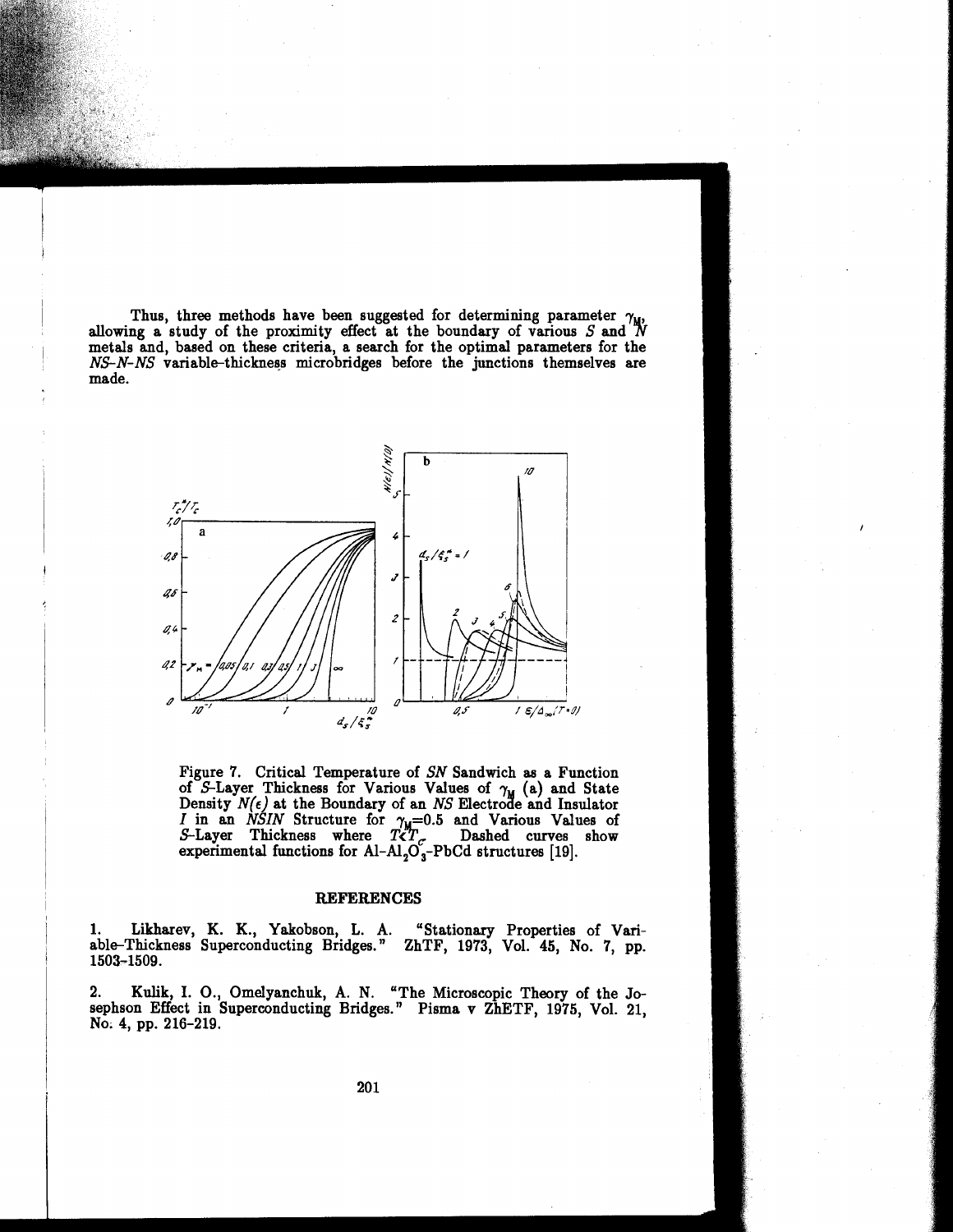3. Likharev, K. K. "The  $J_{\mathcal{S}}(\varphi)$  Ratio for SNS Variable-Thickness Microbridges." Pisma v ZhTF, 1976, Vol. 2, No. 1, pp. 29-34.

4. Kodama, J., Hontsu, S., Hirai, H. "Stable Performance Nb Variable Thickness Microbridge Type Josephson Junctions: A Reproducible Fabrication Technique." J. Appl. Phys., 1983, Vol. 54, No. 6, pp. 3295-3301.

5. Ono, R. H., Sauvageau, J. E., Jain, A. K., et al. "Suspended Metal Mask Techniques in Josephson Junction Fabrication." J. Vac. Sci. and Technol., B., 1985, Vol. 3, No. 1, pp. 282-285.

6. De Lozanne, A. L., Anklam, W. J., Beasley, M. R. "Series Arrays of Refractory SNS Microbridges." Proc. Intern. Conf. Low Temp. Phys. LT-17, Karlsruhe, 1985, pp. 19-20.

7. Golubov, A. A., Kupriyanov, M. Yu., Lukichev, V. F. "Influence Of Proximity Effect and Electrodes on Stationary Properties of SN-N-NS Variable-Thickness Microbridges." Mikroelektronika, 1983, Vol. 12, No. 4, pp. 342-354.

8. Zaikin, A. D., Zharkov, G. F. "The Theory of 'Dirty' SNS Contacts." Fizika nizkikh temperatur, 1981, Vol. 7, No. 3, pp. 375-378.

9. Kupriyanov, M. Yu., Likharev, K. K., Lukichev, V. F. "Influence of Effective Interaction of Electrons on Critical Weak Coupling Josephson Current." ZhETF, 1982, Vol. 83, No. 7, pp. 431-441.

10. Lukichev, V. F. "Theoretical Study of Stationary Properties of Josephson Structures with Direct Conductivity." Dissertation for candidate of physi cal-mathematical sciences, 01.04.03, Moscow State University, 1982, 176 pp.

11. Kawakami, T., Takayanagi, H. "Single-Crystal n-InAs Coupled Josephson Junction." Appl. Phys. Lett., 1985, Vol. 46, No. 1, pp. 92-94.

12. Altukhov, A. A., Belevskiy, V. P., Valiyev, K. A., et al. "Structure, Composition and Superconducting Properties of Very Thin Films of Niobium Condensed Under Conditions of Autoion Bombardment." Mikroelektronika, 1985, Vol. 14, No. 1, pp. 45-49.

13. Baryshev, Yu. P., Valiyev, K. A., Mokrousov, K. Ya., et al. "Study of Dry Etching of Nb Films in  $CF_4/O$ , Plasma." Ibid, pp. 87-90.

14. Van Duzer, T., Turner, C. W. "Principles of Superconductive Devices and Circuits." Elsevier North Holland, Inc., 1981.

15. Kupriyanov, M. Yu., Lukichev, V. F., Orlikovskiy, A. A. "Stationary Properties of Quasi-Two-Dimensional Josephson Weak Couplings." Mikroeletronika, 1986, Vol. 15, No. 3, pp. 1244-1248.